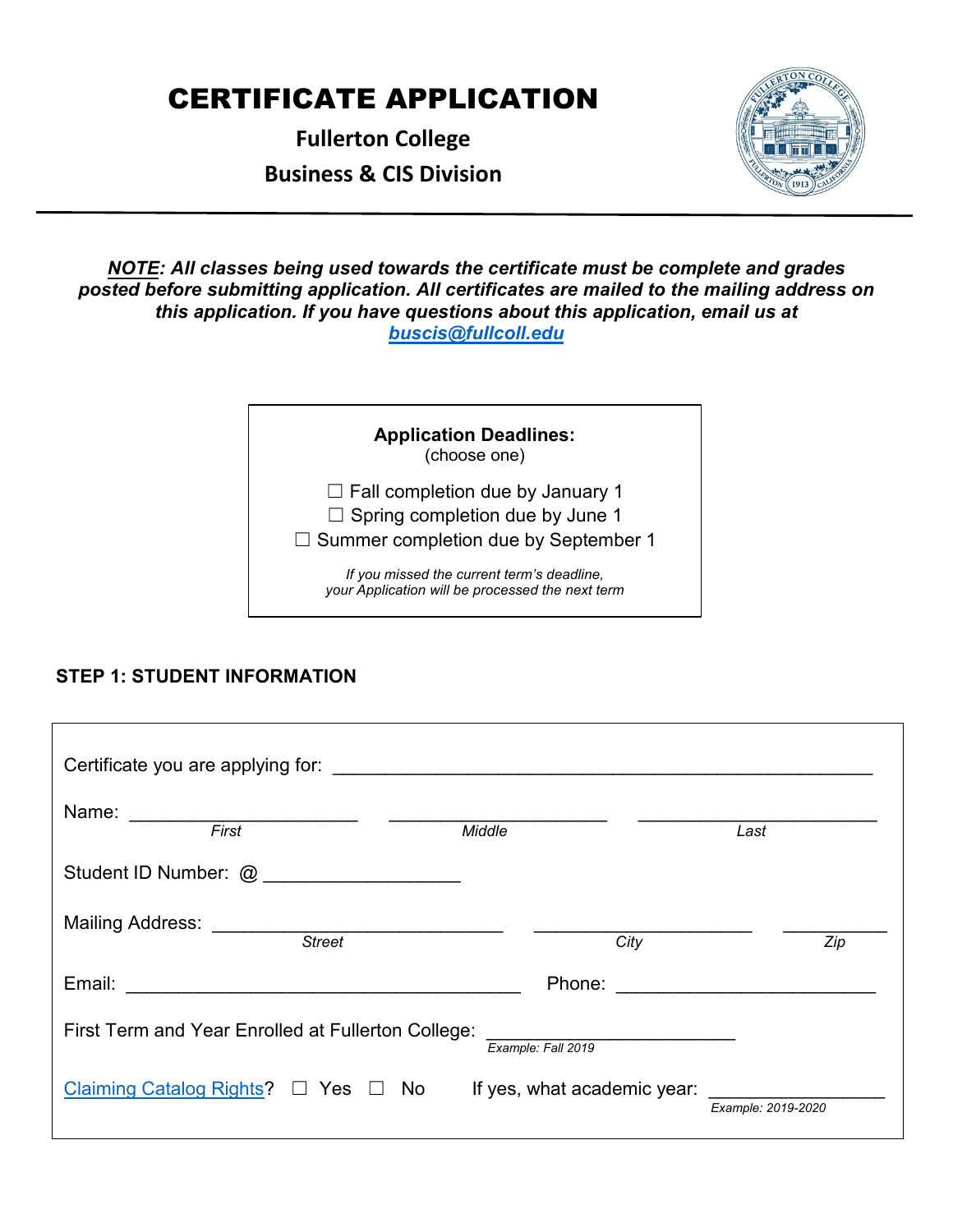## **STEP 2: LIST OF CERTIFICATE COURSES TAKEN**

At least one course being used towards the certificate must be taken at Fullerton College. A minimum grade of "C" or a grade of "Pass (P)" is required for each course.

In case of course substitutions, only courses taken for college credit at other institutions may be applied toward certificate units. Official transcripts from those institutions must be on file with the Office of Admissions and Records at Fullerton College. *(Click [here](https://vpss.fullcoll.edu/ar-remote-services/) for directions on how to submit your official transcripts from other colleges)*.

| <b>REQUIRED COURSES</b><br>(Include course title) | <b>UNITS</b> | <b>GRADE</b> | SEM&<br><b>YEAR</b><br><b>TAKEN</b> | <b>TAKEN</b><br>AT FC | <b>ANOTHER</b><br><b>COLLEGE/</b><br><b>COURSE</b><br><b>SUBSTITUTION</b> |
|---------------------------------------------------|--------------|--------------|-------------------------------------|-----------------------|---------------------------------------------------------------------------|
|                                                   |              |              |                                     |                       |                                                                           |
|                                                   |              |              |                                     |                       |                                                                           |
|                                                   |              |              |                                     |                       |                                                                           |
|                                                   |              |              |                                     |                       |                                                                           |
|                                                   |              |              |                                     |                       |                                                                           |
|                                                   |              |              |                                     |                       |                                                                           |
|                                                   |              |              |                                     |                       |                                                                           |
|                                                   |              |              |                                     |                       |                                                                           |
|                                                   |              |              |                                     |                       |                                                                           |
|                                                   |              |              |                                     |                       |                                                                           |
|                                                   |              |              |                                     |                       |                                                                           |

| <b>RESTRICTED ELECTIVES</b><br>(Include course title) | <b>UNITS</b> | <b>GRADE</b> | SEM&<br><b>YEAR</b><br><b>TAKEN</b> | <b>TAKEN</b><br>AT FC | <b>ANOTHER</b><br><b>COLLEGE/</b><br><b>COURSE</b><br><b>SUBSTITUTION</b> |
|-------------------------------------------------------|--------------|--------------|-------------------------------------|-----------------------|---------------------------------------------------------------------------|
|                                                       |              |              |                                     |                       |                                                                           |
|                                                       |              |              |                                     |                       |                                                                           |
|                                                       |              |              |                                     |                       |                                                                           |
|                                                       |              |              |                                     |                       |                                                                           |
|                                                       |              |              |                                     |                       |                                                                           |
|                                                       |              |              |                                     |                       |                                                                           |
|                                                       |              |              |                                     |                       |                                                                           |
|                                                       |              |              |                                     |                       |                                                                           |
|                                                       |              |              |                                     |                       |                                                                           |
|                                                       |              |              |                                     |                       |                                                                           |
|                                                       |              |              |                                     |                       |                                                                           |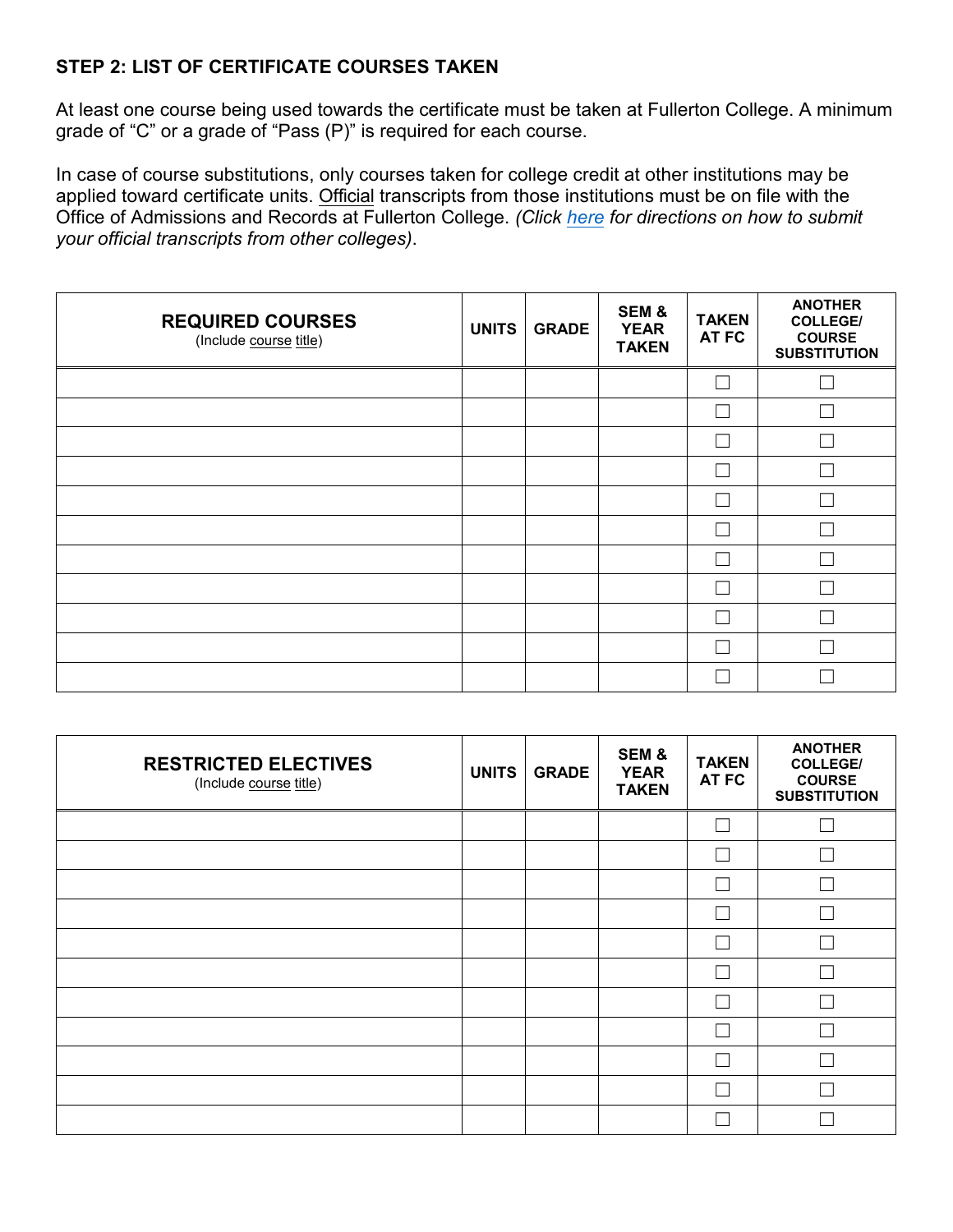# **STEP 3: COURSE SUBSTITUTIONS (IF APPLICABLE)**

If you have substituted a course, a **"***Petition to Substitute Certificate Requirements***"** form must be on file with the BUS & CIS Division office prior to submitting this application. This form can be found on the BUS & CIS Division website under Students → Forms and Applications *(or click [here\)](https://buscis.fullcoll.edu/forms-and-applications/)*. Only courses taken for college credit at other institutions may be applied toward certificate units. Official transcripts from those institutions must be on file with the Office of Admissions and Records at Fullerton College. *(Click [here](https://vpss.fullcoll.edu/ar-remote-services/) for directions on how to submit your official transcripts from other colleges)*. **You must submit one "***Petition to Substitute Certificate Requirements***" form for each course you want to substitute.**

| <b>COURSE SUBSTITUTIONS</b><br>(Include course title) | <b>UNITS</b> | <b>GRADE</b> | SEM&<br><b>YEAR</b><br><b>TAKEN</b> | <b>TAKEN</b><br>AT FC    | <b>ANOTHER</b><br><b>COLLEGE</b> |
|-------------------------------------------------------|--------------|--------------|-------------------------------------|--------------------------|----------------------------------|
|                                                       |              |              |                                     | - 1                      | $\mathbf{L}$                     |
|                                                       |              |              |                                     | - 1                      | L                                |
|                                                       |              |              |                                     |                          |                                  |
|                                                       |              |              |                                     | $\overline{\phantom{a}}$ | r.                               |
|                                                       |              |              |                                     |                          |                                  |
|                                                       |              |              |                                     | $\overline{\phantom{a}}$ | $\mathbf{L}$                     |
|                                                       |              |              |                                     | - 1                      | r.                               |
|                                                       |              |              |                                     |                          |                                  |
|                                                       |              |              |                                     | - 1                      |                                  |
|                                                       |              |              |                                     |                          |                                  |
|                                                       |              |              |                                     |                          |                                  |
|                                                       |              |              |                                     |                          |                                  |
|                                                       |              |              |                                     |                          |                                  |

#### **STEP 4: SIGN, SAVE, AND SUBMIT**

Sign and date the application. Then, download and save this form. Make sure to include your name when saving the file, *(example: last,first accounting certificate application.pdf*). Finally, email the file to buscis@fullcoll.edu. Our office staff will contact you within 4 weeks after the application due date for the term you submitted. If approved, your certificate will be mailed to the mailing address on this application approximately 6-8 weeks after the application is processed.

| Student's Signature: | Date: |
|----------------------|-------|
|                      |       |